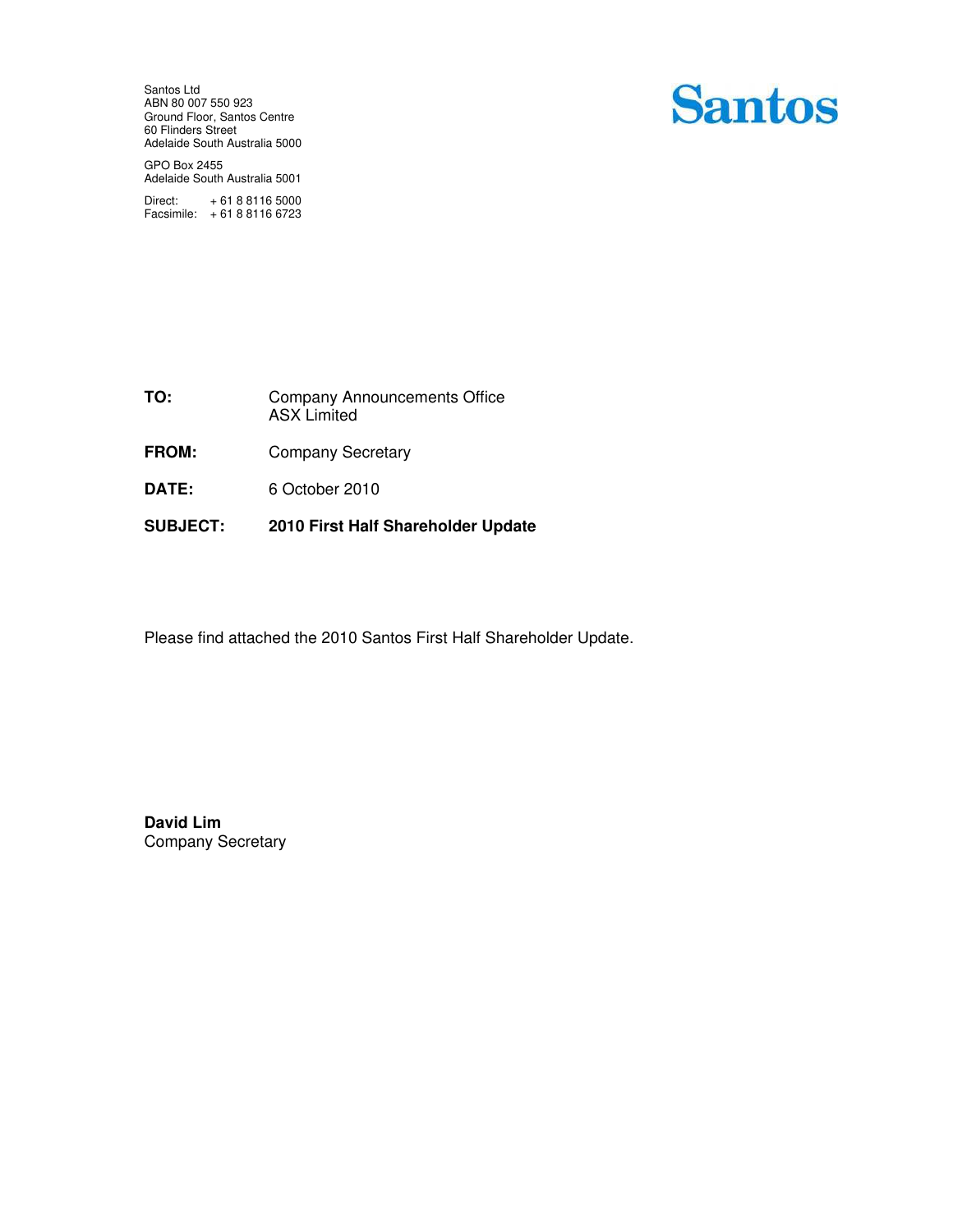### 2010 FIRST-HALF SHAREHOLDER UPDATE



## We're not just an energy company. We're a company with energy.

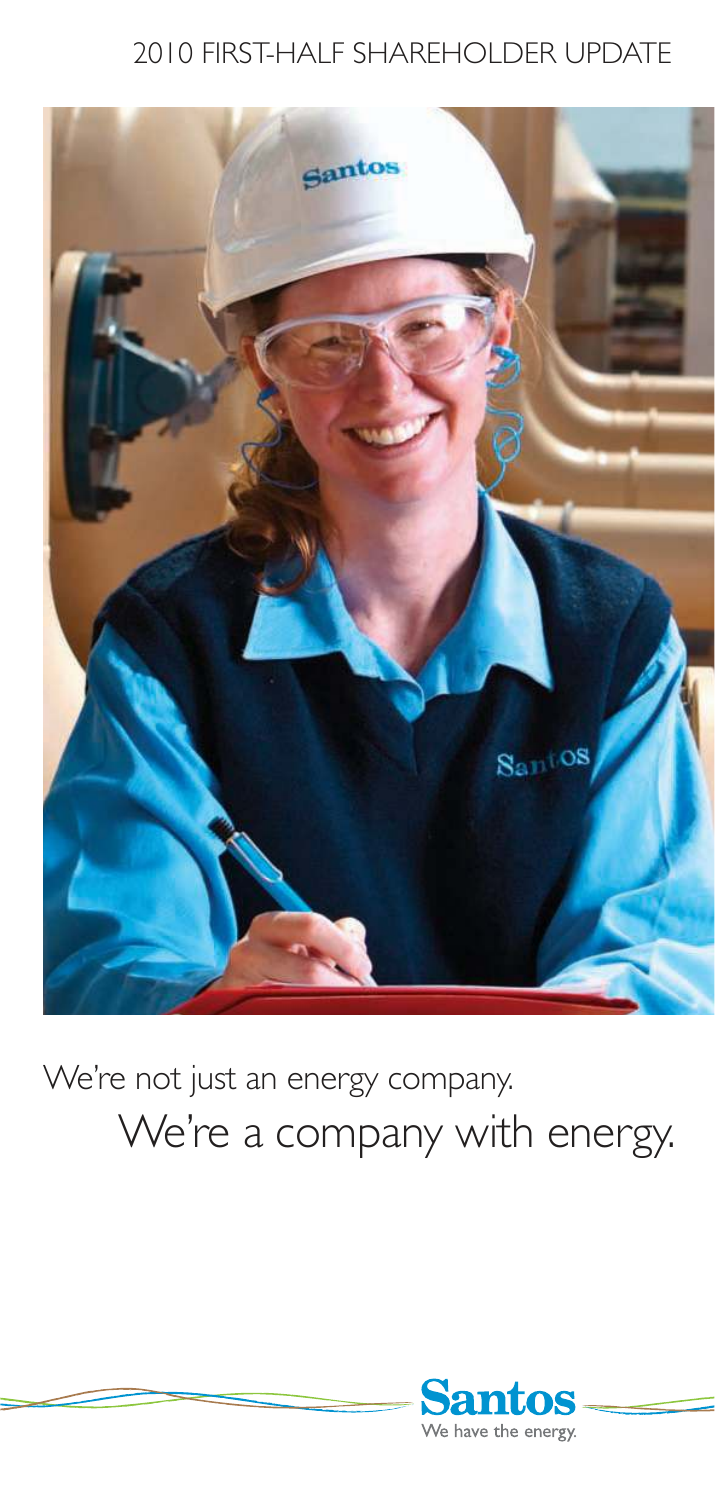### REVIEW BY THE CHAIRMAN, PETER COATES, AND CHIEF EXECUTIVE OFFICER, DAVID KNOX



### **The energy to deliver.**

### FINANCIAL PERFORMANCE

Despite production of 24.2 million barrels of oil equivalent (mmboe) being 9% lower than in the first half of 2009, gas from storage and gas purchases were used to meet customer demand. This resulted in sales volumes of 28.5 mmboe being in line with the first half of 2009.

This, combined with improved product prices, enabled Santos to record a net profit of \$198 million for the half year ended 30 June 2010, up 94% on the previous half year. Higher product prices and lower exploration expenses were partly offset by asset impairments of \$25 million after tax.

Underlying net profit of \$210 million for the half year was up 121% on the 2009 first half.

The major floods in central Australia affected our Cooper Basin operations and production figures, but the impact was offset by stronger gas production in Western Australia and Indonesia.

Higher commodity prices across Santos' portfolio drove sales revenue to \$1.1 billion, 7% higher than the first half of 2009.

Santos successfully executed a \$2 billion bilateral bank facility in July 2010 to refinance the company's existing \$700 million in undrawn funds that mature between 2011 and 2013.

With this new facility, Santos will have \$6 billion of funding capacity, including cash and committed corporate and project debt facilities.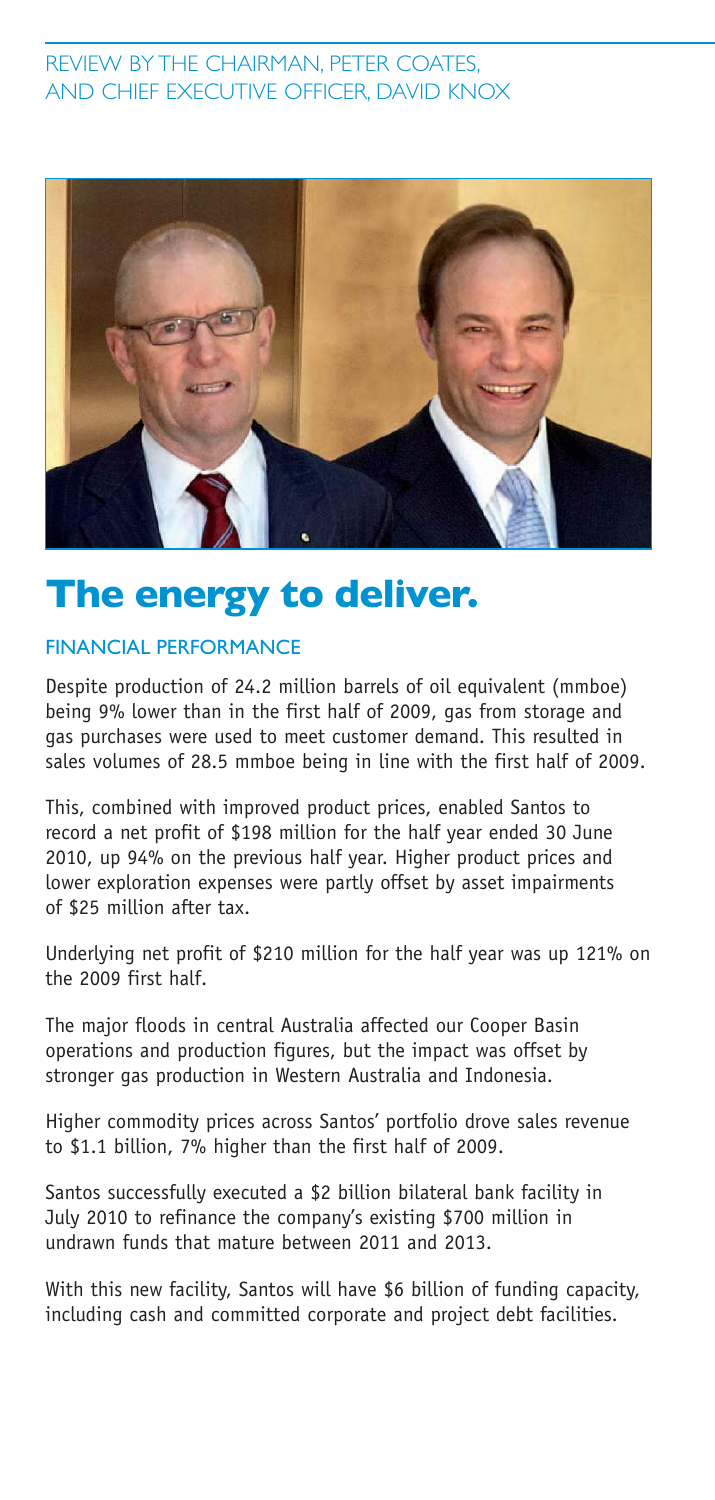### PROGRESS ON STRATEGY

Our LNG strategy has continued to move forward. GLNG received environmental approval from the Queensland Government in May and is now awaiting Federal Government approval. We are working towards a final investment decision on GLNG this year.

The PNG LNG project completed sales and purchase agreements and financing arrangements in March. Construction is well underway and progressing well.

Capacity at the Darwin LNG project was expanded during a planned shutdown in May, while our partner GDF SUEZ is ramping up project teams for Bonaparte LNG.

In Asia, the Chim Sáo oil project in Vietnam is making good progress and remains on track for first oil in the second half of 2011. Our Indonesian business continued its strong gas production.

Our base business overcame significant challenges to continue to provide a solid platform for Santos' LNG and Asian growth strategies. It is a reflection of the dedication of our employees to remain positive and work through that challenging period.

Pleasingly, our safety performance continues to improve with total recordable case frequency rate of 3.5 in the first half.

#### DIVIDEND

The Board maintained an interim dividend of 22 cents per share fully franked, unchanged from 2009.

As a company, we are at an exciting point in our history as we grow from our historically strong, domestically focused gas business into a leading Australian and Asian energy company. We will do this by keeping the base business strong and delivering on our growth projects, and are committed to achieving this safely and sustainably.

Ball

Pavil Kusx

**Peter Coates David Knox** Chairman Managing Director and CEO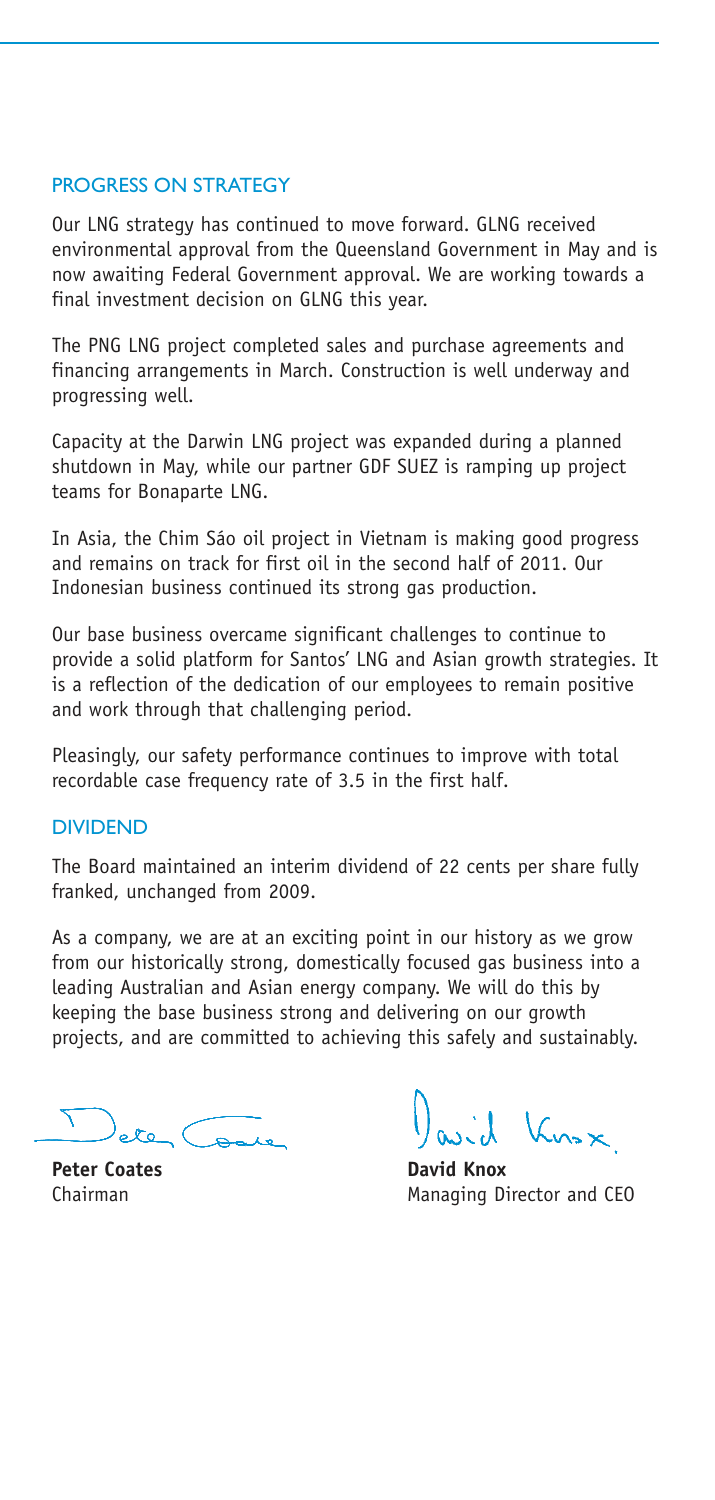# LNG Projects



- GLNG<sup>®</sup> BECAME THE FIRST MAJOR COAL SEAM GAS TO LNG PROJECT TO RECEIVE ENVIRONMENTAL APPROVAL FROM THE QUEENSLAND GOVERNMENT.
- PNG LNG CONSTRUCTION UNDERWAY.
- DARWIN LNG CAPACITY UPGRADED TO 3.6 MTPA.
- BONAPARTE LNG PROJECT TEAM FORMED.

Santos continued to advance its transformational liquefied natural gas (LNG) growth strategy in the first half of 2010.

The GLNG project has made significant progress in 2010. Front-end engineering design is complete for the upstream, pipeline and downstream elements of the project.

GLNG received environmental approval from the Queensland Government in May, and is now awaiting approval at a federal level. In August, the project completed the largest set of cultural heritage, native title and indigenous land use agreements in Australia's resources history.

GLNG will be a two-train project with a capacity of 7.2 million tonnes per annum (mtpa) of LNG. The project is moving towards a final investment decision in 2010 and first LNG shipments in 2014.

The two-train, 6.6 mtpa PNG LNG project was approved in December 2009 and construction is now underway. Financial close was achieved in March 2010 and the project has signed binding LNG sale and purchase agreements with four Asian LNG buyers for the project's entire production capacity.

The single-train Darwin LNG project, producing since 2006, successfully completed a planned shutdown during which production capacity was upgraded to 3.6 mtpa.

Santos has partnered with GDF SUEZ to study the development of Bonaparte LNG, a proposed floating LNG project in the Timor Sea. GDF SUEZ will carry Santos' share of costs until a final investment decision. Project teams have been established in Perth to develop the upstream component and in Paris for the floating LNG facilities.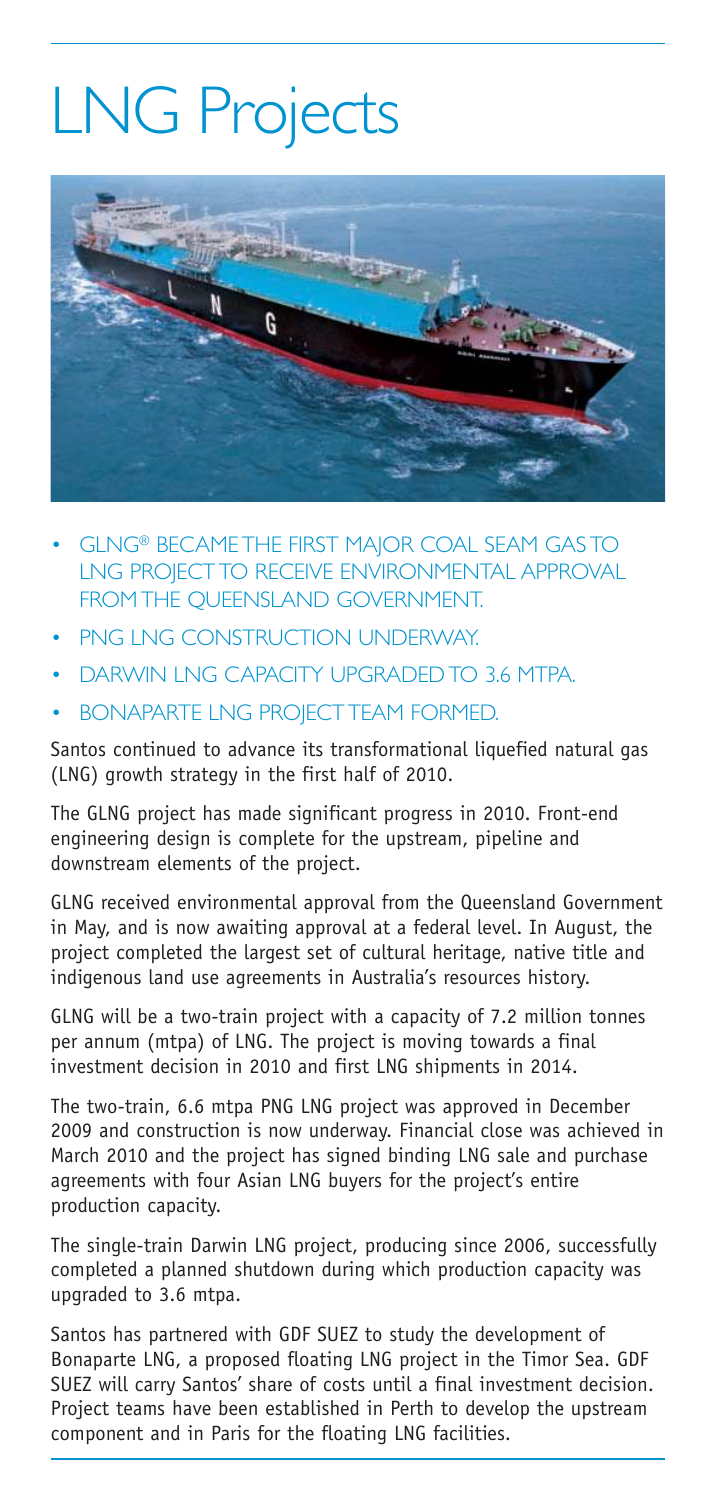# Australia



- SIGNIFICANT PROGRESS ON REINDEER; JOHN BROOKES GAS SUPPLY AGREEMENT SIGNED.
- KIPPER: DRILLING CONTINUING.
- CENTRAL AUSTRALIA FLOOD RECOVERY UNDERWAY.

Santos' Australian base business assets continue to provide a solid base for the company's growth strategy.

Offshore Western Australia, the Reindeer gas project remains on schedule for first gas in the second half of 2011. Gas plant works are progressing well, with all piperack and process equipment modules delivered to site from Thailand. The pipeline will be laid later this year. The project remains on schedule for first gas in the second half of 2011.

In April, Santos signed a gas sales agreement with Wesfarmers for the supply of 60 petajoules of John Brookes gas over five years beginning in the second half of 2010.

The Kipper gas project, in the Gippsland Basin offshore Victoria, is progressing. Drilling of the A2 and A4 wells were completed in June 2010.

In Gunnedah, the second phase of exploration and appraisal has begun, involving initial corehole drilling and the operation of pilot wells for testing purposes.

Major wet weather and flood waters moving down from Queensland significantly affected Santos' Cooper Basin activities in the first half of this year. All drilling activity across the basin was suspended and did not recommence until late in the second quarter.

Recovery is underway and all drilling rigs are now back in operation, however the floods have caused an estimated 2 mmboe (net) of production to be deferred. 2010 gas sales revenue is not expected to be materially impacted by the deferred production.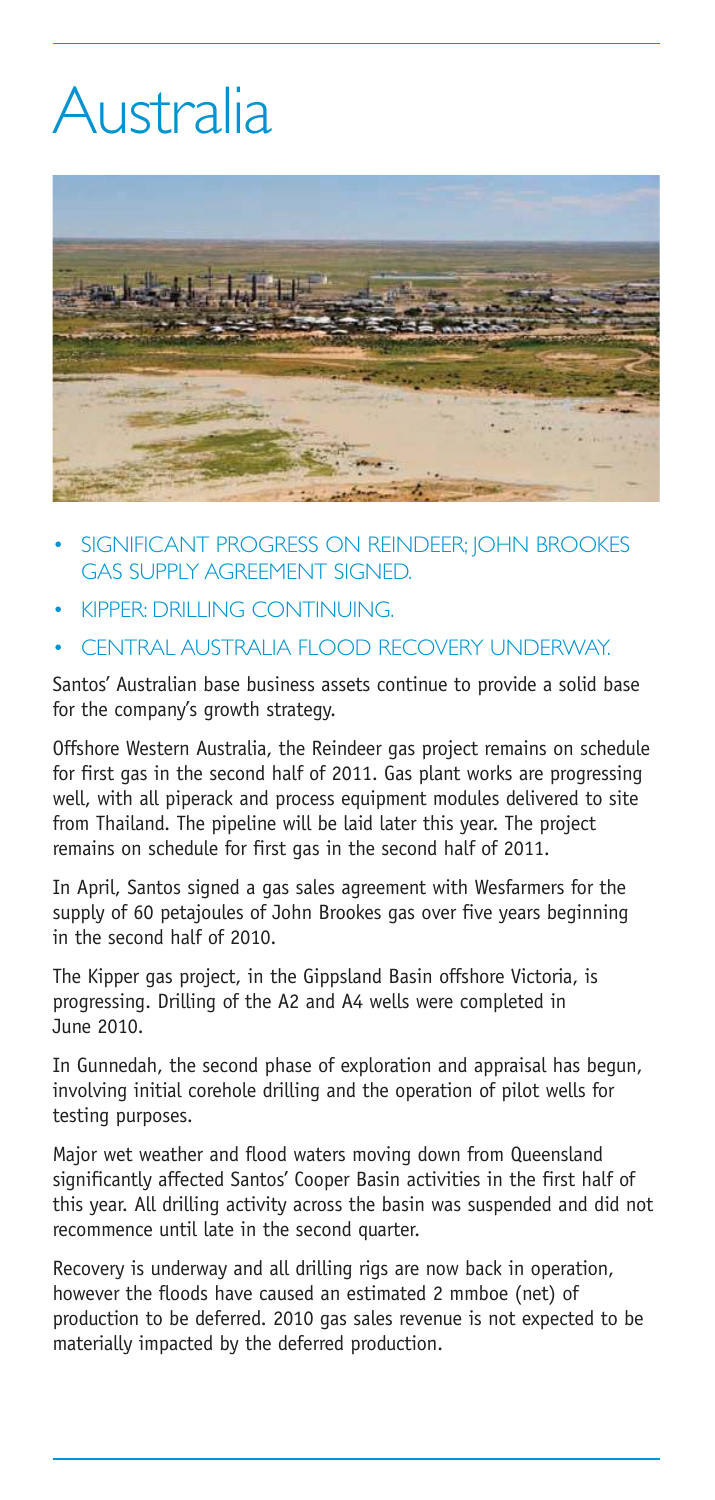## Asia



- CHIM SÁO WELLHEAD PLATFORM INSTALLED, TARGETING FIRST OIL IN SECOND HALF 2011.
- STRONG GAS PRODUCTION IN INDONESIA.
- WORTEL PROJECT SANCTION EXPECTED IN SECOND HALF OF 2010.

Santos' focused growth strategy in Asia has continued to progress well, with development of the Chim Sáo oil project – Santos' first oil project in Vietnam – and record production in Indonesia.

At Chim Sáo, the wellhead platform has been positioned and pipeline installations have been completed, while the conversion of the floating production, storage and offtake vessel is proceeding as planned. The development drilling program began on schedule and is progressing well.

The Chim Sáo oil field was discovered in 2006 and is located in the Nam Con Son Basin, approximately 350 kilometres offshore southern Vietnam. Development of the field was sanctioned in 2009, and first oil remains on target for the second half of 2011.

Santos' Indonesian assets set a new production record in the first half of 2010. Santos operates two offshore assets, Maleo and Oyong, in East Java. Gas production from Oyong commenced in late 2009 to supplement the existing oil production from the field. The Wortel gas discovery is expected to be sanctioned in the second half of 2010 as a tie-back to the existing Oyong facilities.

Seismic surveys conducted over Santos' offshore acreage in the Bay of Bengal have identified opportunities for further drilling. Santos currently supplies gas to Bangladesh from the Sangu field in the Bay of Bengal.

Santos has established a leading acreage position in the Fergana Basin in the south of the Kyrgyz Republic. Santos holds interests in six prospecting licences covering approximately 2,700 square kilometres in the proven oil and gas province. 2D seismic work has been completed and shallow drilling occurred in 2009.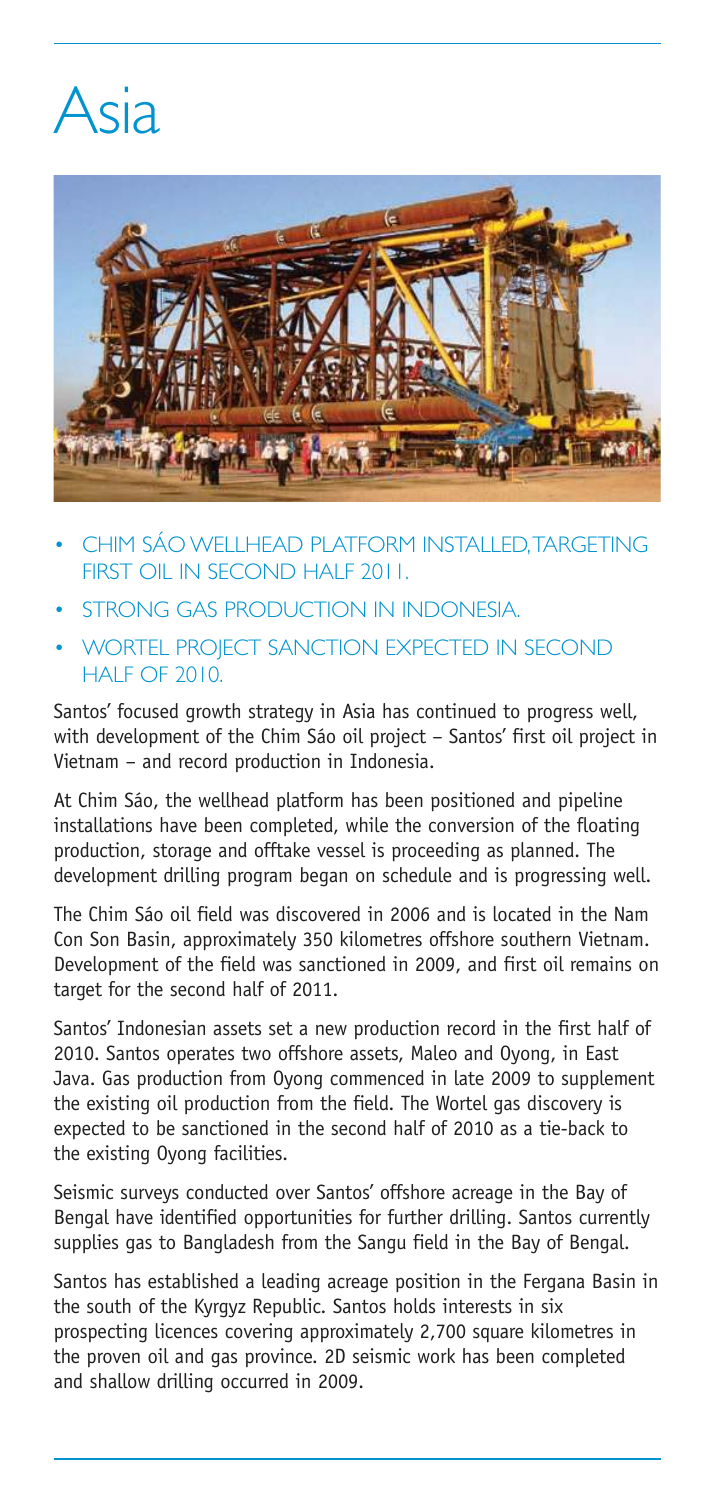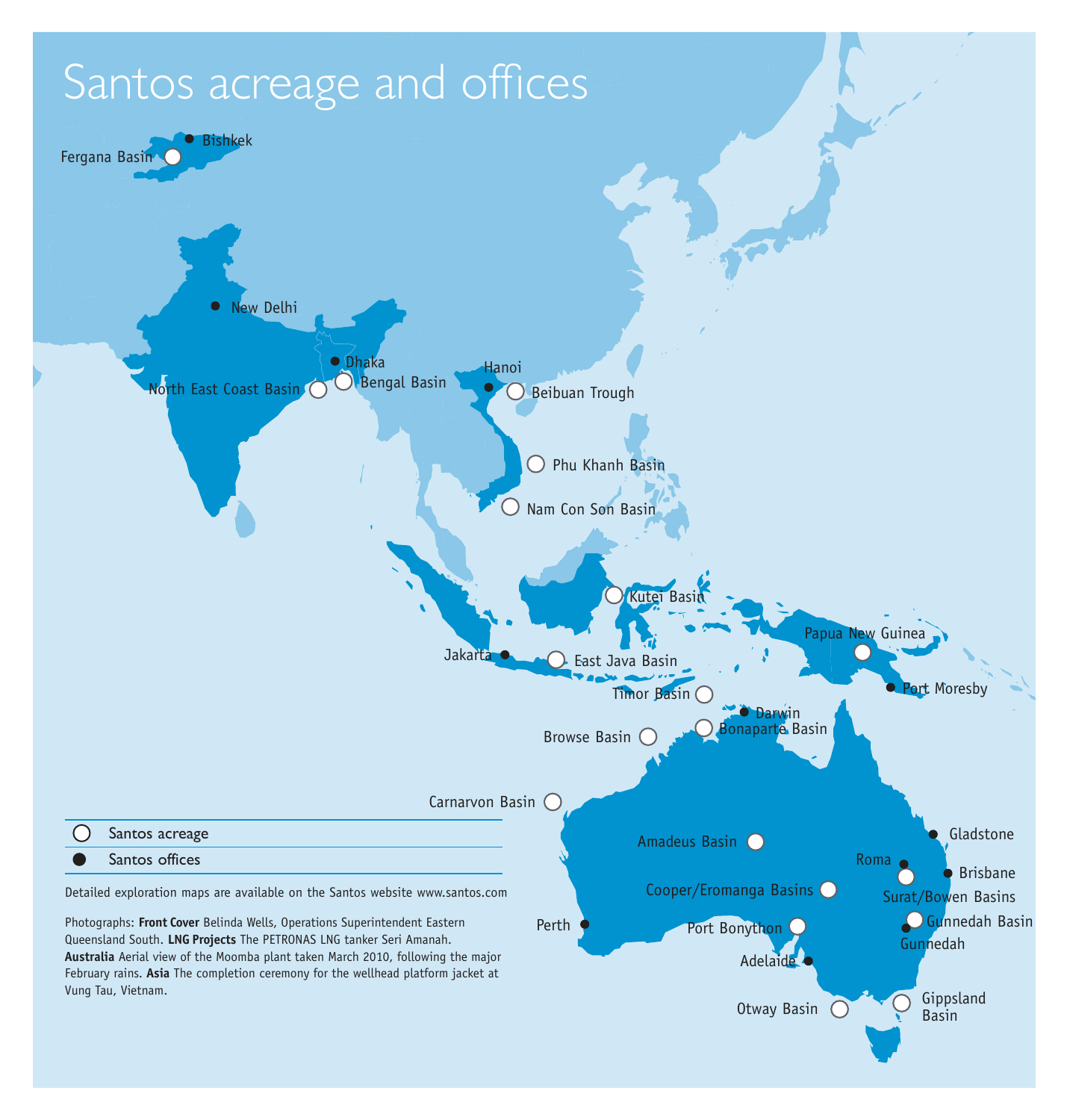### 2010 first-half operating and financial highlights

- SALES REVENUE \$1,091 MILLION, UP 7%; PRODUCTION 24.2 MMBOE, DOWN 9%
- NET PROFIT AFTER TAX \$198 MILLION, UP 94%
- UNDERLYING NET PROFIT AFTER TAX \$210 MILLION, UP 121%
- INTERIM DIVIDEND 22 CENTS PER SHARE FULLY FRANKED. UNCHANGED FROM 2009
- OPERATING CASH FLOW \$537 MILLION, UP 8%; STRONG BALANCE SHEET: \$2.4 BILLION OF CASH

|       | Half year<br>ended | $\%$<br>change                            |
|-------|--------------------|-------------------------------------------|
| 1,091 | 1,024              | 7                                         |
| 293   | 197                | 49                                        |
| 537   | 499                | 8                                         |
| 23.8  | 12.4               | 92                                        |
| 22.0  | 22.0               | 0                                         |
| 64.5  | 73.8               | (13)                                      |
| 7,021 | 7,427              | (5)                                       |
| 5.6   | 3.7                | 51                                        |
|       |                    | Half year<br>ended<br>30/6/2010 30/6/2009 |

### SANTOS VS ASX 200 INDEX RELATIVE PERFORMANCE